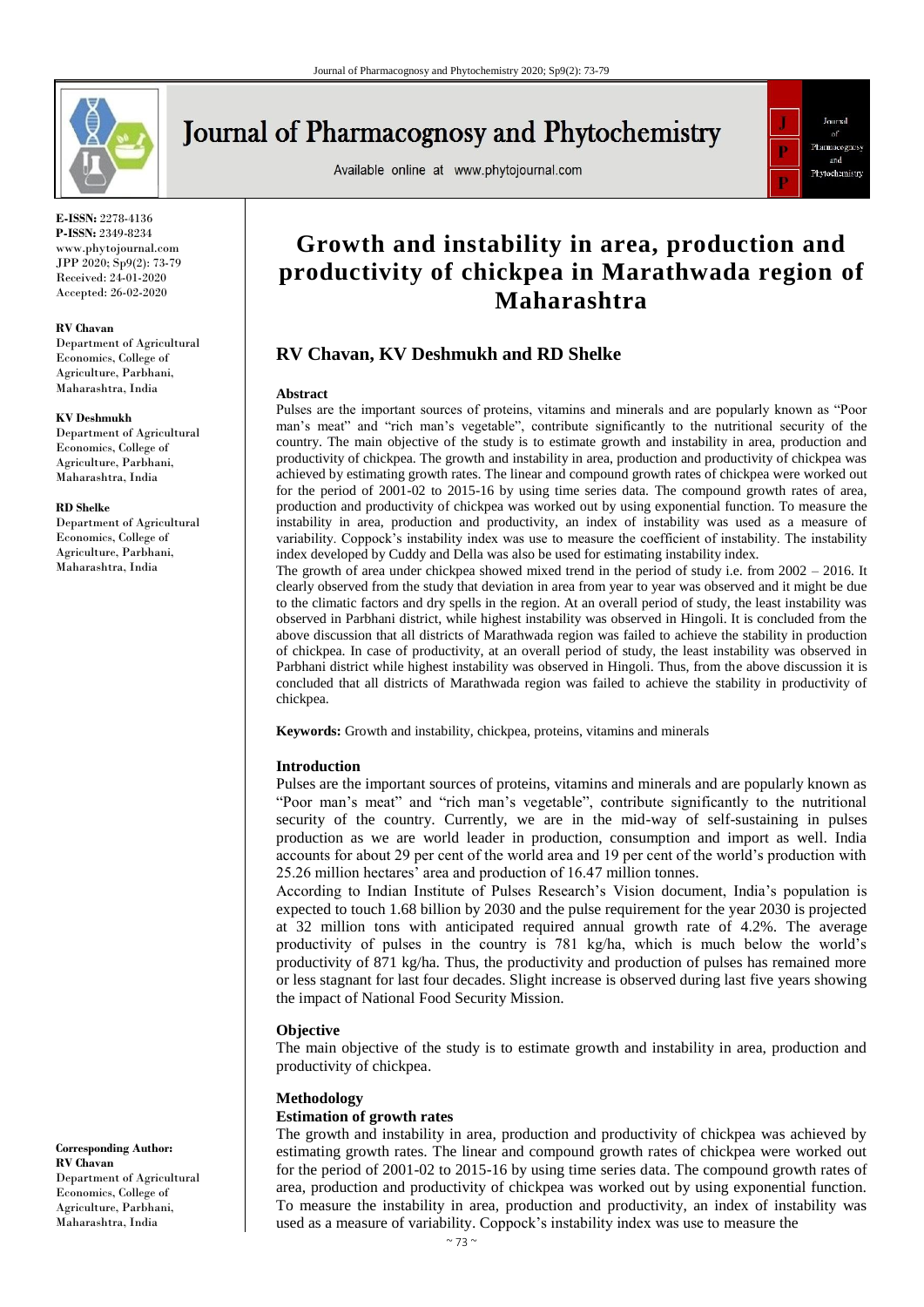coefficient of instability. The instability index developed by Cuddy and Della was also be used for estimating instability index.

#### **Performance of chickpea crop in Marathwada region**

The performance of chickpea crop was estimated with respect to area under crop, production and productivity of crop for fifteen years  $(2001-02)$  to  $2015-16$ ). The period of study was divided into four periods i.e. Period-I (2001-02 to 2005-06), Period-II (2006-07 to 2010-11), Period-III (2011-12 to 2015- 16) and Overall period (2001-02 to 2015-16).

#### **Growth in area, production and productivity of chickpea**

Agricultural growth of the Marathwada region can be ascertained through studying the growth in area, production and productivity of chickpea crop. The growth rates were estimated for mentioned period of the study. Results of the study are presented in following section.

#### **Results and Discussion**

#### **Growth in area of chickpea crop in Marathwada region of Maharashtra state**

Compound growth rates of area under chickpea in Marathwada region was analyzed and is presented in Table 1.The results revealed that inconsistent growth in area under chickpea. In Aurangabad district growth shown negative trend in area to the tune of -1.76 per cent during Period-I while in Period-II and Period-III it was positive and significant with 4.33 per cent and 6.36per cent respectively. At Overall the growth of area was positive but showed the decline trend which tuned to 0.51 per cent. In Jalna district the area under chickpea in all the periods shown positive trend with1.84, 11.65, 9.14,5.31 per cent respectively, which indicated that the area increased in period -II over period -I again declined in period-III and overall period but positive and significant at 1 per cent level. In Beed district it is observed that area under chickpea was positive in all the periods' i.e 10.10, 11.87, 17.76 and 8.00 per cent respectively. Trend shows that area was significant in Period-III and overall period at 5 per cent and 1 per cent respectively with increase in period II, III but declined at overall level. The growth rates of Latur district were observed to be 10.24, 9.45, 3.11, and 5.92 during period-I to overall period. Area of chickpea in Latur district showed positive but declining trend in comparison with period-I. Area was significant at 5 per cent level and 1 per cent level in period -I and at overall level respectively. Osmanabad district showed positive but inconsistent growth trend i.e. during Period-I to overall period the area was observed to the tune of 0.47, 2.30, 12.45, 2.51 respectively which means that area under chickpea in Hingoli district was increased during period- II to overall level but showed declining trend at overall period in compare to period-II and III. Nanded district showed positive and significant growth at 1 per cent level during Period-I while in period-II and III it is negative and declining to the tune of -0.87 and -3.72 respectively. At overall period it was positive and significant at 1 per cent level to the tune of 3.89 per cent. It means that the growth rate of area during the period of study under chickpea in Nanded district was showed inconsistent trend. In Hingoli district the area under chickpea positive trend in all the periods, decreased in period-II, increased in period-III and declined at overall period. From the table it is observed that in whole Marathwada region the growth of area under chickpea was positive and increased in Period-III. At overall level it is positive and significant at 1 per cent level to the tune of 4.39.

**Table 1:** Growth Rates of Chickpea Area in Marathwada region

| <b>Name of District</b> | <b>Period-I</b> | Period-II | <b>Period-III</b> | <b>Overall</b> |
|-------------------------|-----------------|-----------|-------------------|----------------|
| Aurangabad              | $-1.76$         | $4.33*$   | 6.36              | 0.51           |
| Jalna                   | 1.84            | 11.65     | 9.14              | $5.31**$       |
| Beed                    | 10.10           | 11.87     | $17.76*$          | $8.00**$       |
| Latur                   | $10.24*$        | 9.45      | 3.11              | 5.92**         |
| Osmanabad               | 0.47            | 2.30      | 12.45             | 2.51           |
| Nanded                  | $17.37**$       | $-0.87$   | $-3.72$           | 3.89**         |
| Parbhani                | 4.32            | $-0.33$   | $-5.31$           | 1.46           |
| Hingoli                 | $9.81*$         | 0.80      | 16.56             | 8.81**         |
| Marathwada              | 5.95            | 4.29      | 7.01              | $4.39**$       |

\* Significant at 5 %,

\*\* Significant at 1 %

#### **Growth in chickpea production in Marathwada region of Maharashtra state**

Compound growth rates of production of chickpea in Marathwada region was analyzed and is presented in Table 2. The results revealed that in Aurangabad district growth of production was positive to the tune of 6.55, 4.80 respectively but declined in period-II than Period-I. During period III and overall it was negative and significantly declined to the tune of -4.52 and -1.12 respectively. Jalna district showed negative growth trend of chickpea production except in period -II which was to the tune of 11.58 per cent, which means the production of chickpea during study period was inconsistent and declining. During Period-I and period-II production of Beed, Latur, Osmanabad and Nanded was observed positive and mixed trend as 19.73, 9.59, 13.65 and 14.16, 10.10, 7.96 respectively. Production of Latur declined in period-II, Osmanabad showed increased trend and Nanded showed decreasing trend in Period-II. In case of period -III Beed, Latur, Osmanabad, Nanded showed negative and declining trend to the tune of -3.33, -28.79, -8.58, -25.76, -25.01 respectively. Growth rates of production of chickpea in Hingoli district was positive in Period-I, negative in period-II and positive in period-III and overall period to the tune of 11.05, -4.01, 12.09 and 13.08 respectively. This means that the production was decreased in period-II, increased in period in period-III and significantly increased during overall period at 1 per cent level. As regards whole Marathwada region the growth of production of chickpea was non-significantly increased during first two periods, significantly decreased in period-III to the tune of -17.31 per cent. At overall period it was positive to the tune of 3.0.

**Table 2:** Growth Rates of Chickpea Production in Marathwada region

| <b>Name of District</b> | Period-I | Period-II | Period-III | <b>Overall</b> |
|-------------------------|----------|-----------|------------|----------------|
| Aurangabad              | 6.55     | 4.80      | $-4.52$    | $-1.12$        |
| Jalna                   | $-0.80$  | 11.58     | $-2.05$    | $-0.14$        |
| Beed                    | 15.89    | 11.42     | $-3.33$    | $7.57*$        |
| Latur                   | 19.73    | 14.16     | $-28.79$   | 7.10           |
| Osmanabad               | 9.59     | 10.10     | $-8.58$    | 3.08           |
| Nanded                  | 13.65    | 7.96      | $-25.76$   | 4.05           |
| Parbhani                | $-1.28$  | $-3.01$   | $-25.01$   | 0.88           |
| Hingoli                 | 11.05    | $-4.01$   | 12.09      | 13.08**        |
| Marathwada              | 4.01     | 1.46      | $-17.31$   | 3.00           |

\* Significant at 5 %, \*\* Significant at 1 %

# **Growth in productivity of chickpea in Marathwada region of Maharashtra State**

Compound growth rates of productivity of chickpea in Marathwada region was analyzed and is presented in Table 3. The results revealed that in Aurangabad district growth of productivity was positive during Period-I and Period-II while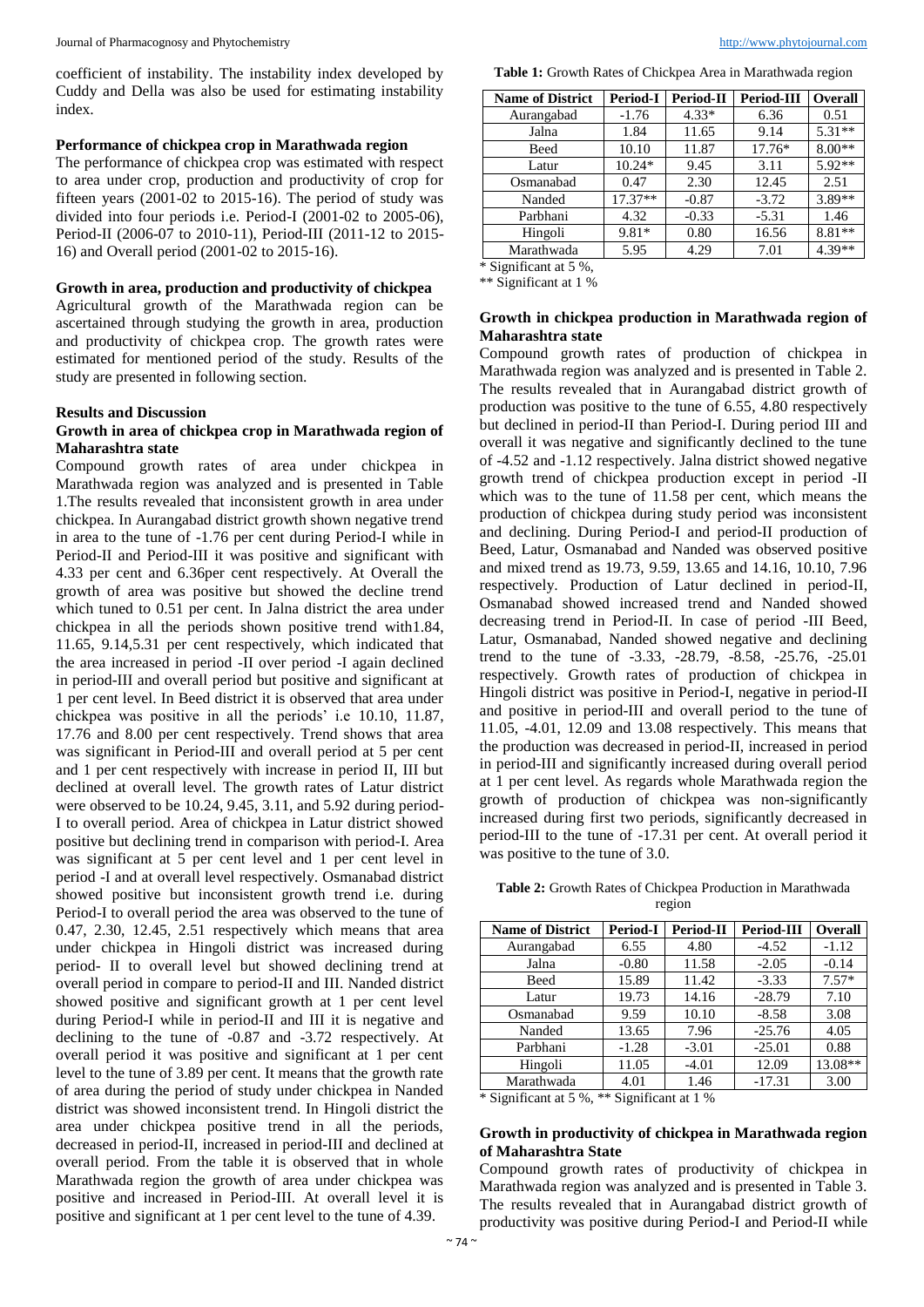it was negative during period-II and overall period to the tune of8.48, 0.49, -10.39, -1.63 respectively, which indicated that the productivity was increased in period -I, declined but positive in period-II and negatively declined and nonsignificant during period-III and overall period. In Jalna district productivity of chickpea was showed negatively declining trend during all periods of study to the tune of -2.62, -0.06, -10.08, and 5.18 respectively. Beed showed negative and declining trend during Period-II to overall period except in Period-I. It is observed from the table that productivity of chickpea in Latur and Osmanabad district was positive and increased during Period-I and II to the tune of 8.6, 79.07, 4.30, 7.61respectively. In case of period -III it was negative and significantly declining to the tune of -30.77 and -18.70. Whereas at overall period productivity was declined but positive. Nanded district showed inconsistent trend of productivity of chickpea during study period. In Period-I and II it was negative and decreasing, during period-II it was positive and increasing and in overall period it was declining but positive. It is evident from the table that growth rates of productivity of Parbhani district were negative in all periods of the study. Hingoli showed positive growth during period-I (1.08), negative and decreasing in period-II (-4.83) and III (- 3.87), whereas positive and increasing trend during overall period (3.92).

As regards to whole Marathwada region the table revealed that inconsistent growth in productivity of chickpea resulted in increasing productivity during Period-I, decreasing but positive in period-II to the tune of 2.41 and 1.63 respectively. During period-III, productivity was negative and significantly declined to the tune of -15.67 per cent. At overall level productivity was declined in comparison with Period-I and period-II but increased in comparison with period-III which was to the tune of 0.64.

| <b>Name of District</b> | Period-I | Period-II | <b>Period-III</b> | <b>Overall</b> |
|-------------------------|----------|-----------|-------------------|----------------|
| Aurangabad              | 8.48     | 0.49      | $-10.39$          | $-1.63$        |
| Jalna                   | $-2.62$  | $-0.06$   | $-10.08$          | $-5.18$        |
| Beed                    | 5.24     | $-0.38$   | $-17.92$          | $-0.41$        |
| Latur                   | 8.67     | 4.30      | $-30.77$          | 1.11           |
| Osmanabad               | 9.07     | 7.61      | $-18.70$          | 0.56           |
| Nanded                  | $-3.18$  | 8.64      | $-22.83$          | 0.17           |
| Parbhani                | $-5.40$  | $-2.61$   | $-20.73$          | $-0.56$        |
| Hingoli                 | 1.08     | $-4.83$   | $-3.87$           | 3.92           |
| Marathwada              | 2.41     | 1.63      | $-15.67$          | 0.64           |

**Table 3:** Growth Rates of Chickpea Productivity in Marathwada region

\* Significant at 5 %,

\*\* Significant at 1 %

# **Instability in area, production and productivity of Chickpea in Marathwada**

Performance of chickpea crop during given time period was measured not only in terms of growth in area, production and productivity but also on the extent of fluctuations observed in area, production and productivity of same crop. In view to estimate the extent of variability in area, production and productivity of chickpea in the region coefficient of variation was worked out which helps to measures variability of data in absolute form.

#### **Coefficient of variation of area under Chickpea in Marathwada region**

The coefficient of variation of area under chickpea in Marathwada region was calculated and is presented in Table 4. It was observed from the table that during Period-I the highest coefficient of variation of area under chickpea was recorded in Nanded district i.e. 25.66 per cent followed by Beed (19.91per cent), Latur (17.38per cent) Hingoli (16.32per cent) and Jalna (12.50). While the lowest degree of variation was recorded for Aurangabad district i.e. 4.85 per cent followed by Osmanabad (7.94 per cent) and Parbhani (9.24 per cent). As regards to whole Marathwada region the coefficient of variation was 11.04 per cent. During Period-II the variability was increased in Aurangabad, Jalna, Beed, Osmanabad and Parbhani i.e.7.66, 25.70, 21.71, 21.49 and 15.72, whereas variability in area was more or less constant in Latur and Hingoli and steeply declined in Nanded. During this period the degree of variation of Jalna district was 25.70 per cent which was highest degree of variation in that period followed by Parbhani district (15.72 per cent) and Nanded (13.41 per cent). Lowest degree of variation was recorded in Hingoli i.e. 16.34 per cent followed by Latur (17.18 per cent), and Aurangabad (7.66 per cent). In this period degree of variation of whole Marathwada region was decreased to 8.78 per cent from 11.04 per cent. During Period-III the variability in Hingoli district was 35.04 per cent which was highest variability throughout study period and lowest variability was recorded in Nanded (12.65 per cent). The coefficient of variation of area under chickpea was increased in Beed, Osmanabad, Parbhani and Hingoli district to 26.47 per cent, 32.53 and 35.04 per cent respectively. In Aurangabad, Jalna, Latur and Nanded the coefficient of variation was14.01 per cent, 16.40 per cent, 12.86 per cent, 12.65 per cent respectively. As regards whole Marathwada region the variability was decreased to 16.56 per cent from 11.04 per cent in period -I and 8.78 per cent in period-II. At an overall period, the highest degree of variation was recorded in Hingoli i.e. 50.67 followed by Beed district i.e. 37.36 per cent. Hingoli (20.07 per cent) and Latur (19.91 per cent). While lowest variation was recorded in Parbhani district i.e. 17.32 per cent followed by Aurangabad (18.02 per cent). As regards whole Marathwada region the degree of variation was 21.47 per cent. The variation of area in all districts was higher than the variation of whole in Marathwada region. It is concluded from above discussion that the area under chickpea crop in all districts of Marathwada region was unstable during the period of study.

**Table 4:** Coefficient of Variation of Chickpea Area in Marathwada region

| <b>Name of District</b> | Period-I | <b>Period-II</b> | Period-III | Overall |
|-------------------------|----------|------------------|------------|---------|
| Aurangabad              | 4.85     | 7.66             | 14.01      | 18.02   |
| Jalna                   | 12.50    | 25.70            | 16.40      | 27.75   |
| Beed                    | 19.91    | 21.71            | 26.47      | 37.36   |
| Latur                   | 17.38    | 17.18            | 12.86      | 26.72   |
| Osmanabad               | 7.94     | 21.49            | 32.53      | 25.74   |
| Nanded                  | 25.66    | 13.41            | 12.65      | 21.61   |
| Parbhani                | 9.24     | 15.72            | 19.77      | 17.32   |
| Hingoli                 | 16.32    | 16.34            | 35.04      | 50.67   |
| Marathwada              | 11.04    | 8.78             | 16.56      | 21.47   |

#### **Coefficient of variation of Chickpea production in Marathwada region**

The coefficient of variation of production of chickpea in Marathwada region was calculated and is presented in Table 5. It was observed from the table that during Period-I the highest coefficient of variation of production of chickpea was recorded in Beed district (61.46 per cent) followed by Osmanabad (44.70 per cent) and Latur (43.05 per cent). While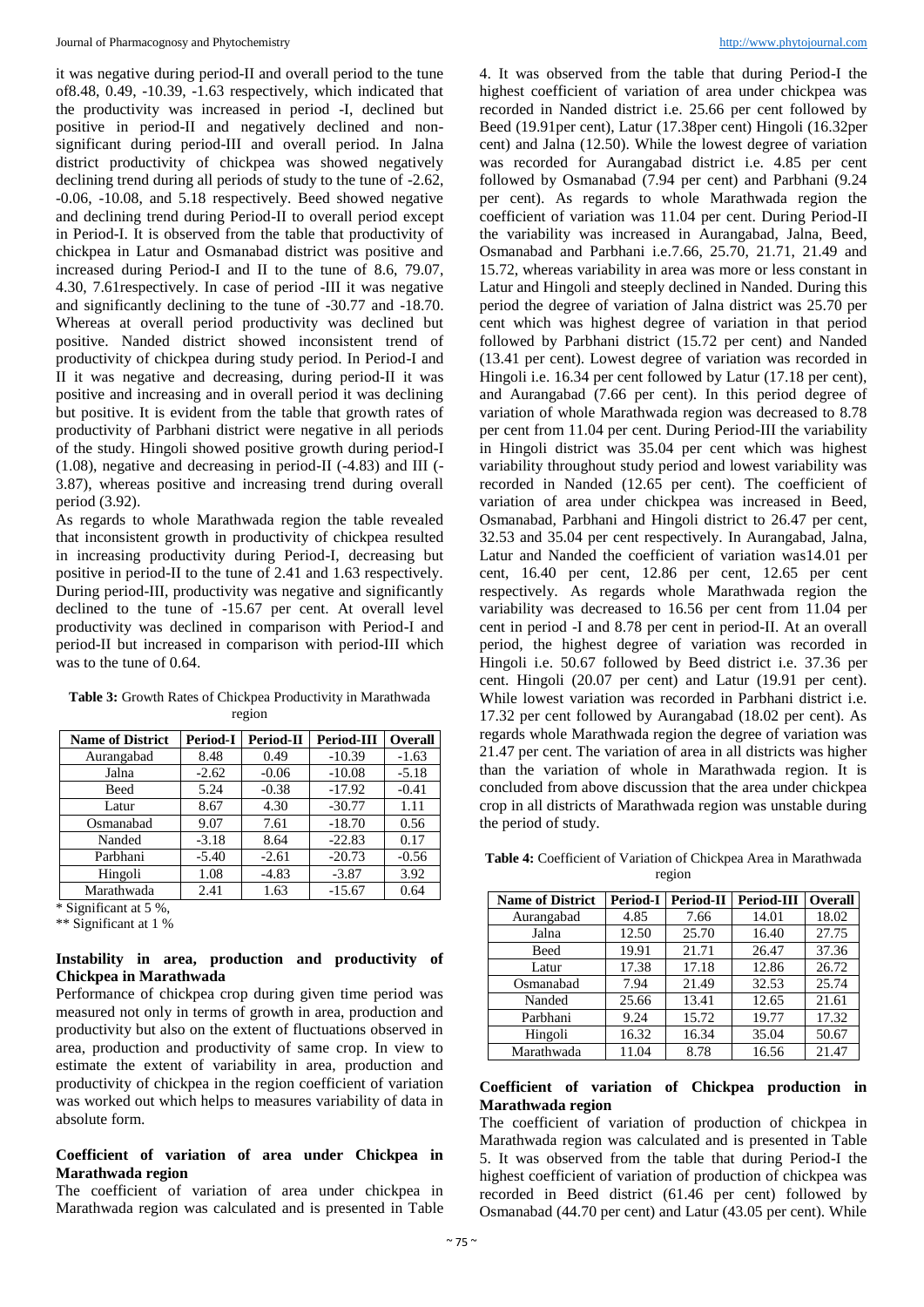lowest degree of variation was recorded in Aurangabad (22.32per cent) followed by Jalna (25.32per cent), Nanded (25.45per cent), Parbhani (25.31per cent) and Hingoli (28.20per cent). As regards to whole Marathwada region the degree of variation was 26.26 per cent. The variation in production of Beed, Latur, Osmanabad and Hingoli districts was higher than the variation recorded of Marathwada region and lower than other districts of Marathwada. During Period-II the degree of variation in production recorded in all districts except Jalna was decreased than the Period-I. The variability of whole Marathwada region was decreased to 13.83 per cent. During this period the highest variation was recorded in Jalna district (33.15 per cent) while lowest was recorded in Aurangabad district (10.06 per cent). The degree of variation recorded in all districts as well as at Marathwada level during Period-III was higher than Period-I and pperiod-II. During period-III the variation percentage observed was highest in Hingoli district i.e.96.33 per cent which was highest during the period of study followed by all other districts Latur, Jalna, Osmanabad, Nanded, Aurangabad, Parbhani and Beed. As regards to whole Marathwada region the variability in production was increased to 44.10 per cent. During overall period the highest degree of variation was recorded again in Hingoli (126.61 per cent) followed by Latur (72.85 per cent), Osmanabad (48.81 per cent), Beed (48.44), Jalna (47.86), Aurangabad (47.01), Nanded (44.40) and Parbhani (36.59). As regards to whole Marathwada region the coefficient of variation was 44.10 per cent. It is concluded from above discussion that production of chickpea in all districts of Marathwada region was unstable during the period of study.

**Table 5:** Coefficient of Variation of Chickpea Production in Marathwada region

| <b>Name of District</b> | Period-I | Period-II | <b>Period-III</b> | <b>Overall</b> |
|-------------------------|----------|-----------|-------------------|----------------|
| Aurangabad              | 22.32    | 10.06     | 48.61             | 47.01          |
| Jalna                   | 25.32    | 33.15     | 71.44             | 47.86          |
| Beed                    | 61.46    | 19.75     | 43.74             | 48.44          |
| Latur                   | 43.05    | 28.56     | 78.19             | 72.85          |
| Osmanabad               | 44.70    | 22.11     | 61.18             | 48.81          |
| Nanded                  | 25.45    | 22.99     | 51.50             | 44.40          |
| Parbhani                | 25.31    | 21.08     | 46.63             | 36.59          |
| Hingoli                 | 28.20    | 22.35     | 96.33             | 126.61         |
| Marathwada              | 26.16    | 13.83     | 44.10             | 44.10          |

# **Coefficient of variation of Chickpea productivity in Marathwada region**

The degree of variation of productivity of chickpea in Marathwada region was calculated and is presented in Table 6. It is revealed from the table that during Period-I the highest degree of variation of productivity in chickpea was found to be in Osmanabad district i.e. 40.58 per cent followed by Latur (23.59 per cent), Aurangabad (21.40) and Parbhani (21.26 per cent). While the lowest variability was recorded in Hingoli (15.87 per cent) followed by Jalna (16.04 per cent) and Beed (17.15 per cent). The variability of whole Marathwada region the was 12.90 per cent. During Period-II the coefficient of variation was found to be decreased in Aurangabad (5.71 per cent), Jalna (14.01per cent), Beed (7.39 per cent), Latur (11.21 per cent), Osmanabad (12.83 per cent), Parbhani (7.89 per cent) and Hingoli (13.72 per cent). Only in case of Nanded district the variability was increased to 22.99 per cent. During the same period the highest variability was found in Nanded i.e. 22.99 per cent and lowest was found in Aurangabad district i. e. 5.71 per cent. The variability of whole Marathwada region was decreased to 7.52 per cent.

During Period-III the variability recorded in all districts was showed the percentage of variation was found to be increased. In this period highest variation was recorded in Hingoli district (80.68 per cent) and lowest were recorded in Nanded district. As regards of whole Marathwada region the percentage of variation was 36.61 per cent which showed increased variation. As compared to Marathwada region all districts showed higher variability. At an overall period, the percentage of variation recorded in Jalna district was highest and in other districts it was more or less variable. As regards of whole Marathwada region the variability was 24.81 per cent. It is concluded from the above discussion that productivity of chickpea in all districts of Marathwada region was unstable during the period of study.

**Table 6:** Coefficient of Variation of Chickpea Productivity in Marathwada region

| <b>Name of District</b> | Period-I | <b>Period-II</b> | Period-III | Overall |
|-------------------------|----------|------------------|------------|---------|
| Aurangabad              | 21.40    | 5.71             | 46.10      | 33.68   |
| Jalna                   | 16.04    | 14.01            | 68.60      | 37.49   |
| Beed                    | 17.15    | 7.39             | 38.18      | 26.67   |
| Latur                   | 23.59    | 11.21            | 67.03      | 46.91   |
| Osmanabad               | 40.58    | 12.83            | 51.34      | 38.20   |
| Nanded                  | 12.29    | 22.99            | 46.03      | 31.40   |
| Parbhani                | 21.26    | 7.89             | 36.33      | 24.91   |
| Hingoli                 | 15.87    | 13.72            | 80.68      | 68.93   |
| Marathwada              | 14.15    | 7.52             | 36.31      | 24.81   |

#### **Coppock's Instability Index of area, production and productivity of chickpea in Marathwada region**

The instability index of area, production and productivity of chickpea is computed by using Coppock's instability index and the results are presented in the following sections. Coefficient of instability is another measure of instability besides coefficient of variation. The coefficient of instability also known as instability index measures the variation around the trend. It is a close approximation of the average year to year percentage variation adjusted for trend. Thus variations around the trend are more pronounced than the absolute variation.

# **Coppock's Instability Index of area under chickpea**

The instability of area under chickpea in Marathwada region was calculated by Coppock's instability index and is presented in Table 7. It is revealed from the table that during Period-I the highest instability in area was observed in Jalna district (16.91per cent) followed by Beed (16.60per cent), Osmanabad (14.55 per cent), Hingoli (12.34per cent), and Parbhani (10.59per cent), while lowest instability was observed in Aurangabad (5.90 per cent) followed by Nanded (7.71 per cent) and Latur (7.78 per cent). In case of Whole Marathwada region the instability of area was 7.85 per cent. During this period the instability of area was comparatively low which means there was stability in area under chickpea. The increased instability was observed during Period-II and Period-III over Period-I. During Period-II highest instability was observed in Osmanabad district (42.62 per cent) followed by Jalna (26.92per cent), Beed (22.88), Hingoli (22.87 per cent) and Parbhani (20.49 per cent) and lowest instability was recorded in Aurangabad (5.22 per cent). Except in Aurangabad district (5.22 per cent) the instability was increased in all other districts of Marathwada which tuned to26.92per cent,22.87per cent, 13.73per cent, 42.62per cent, 18.86per cent, 20.49per cent22.88 per cent respectively. As regards to whole Marathwada region the instability of area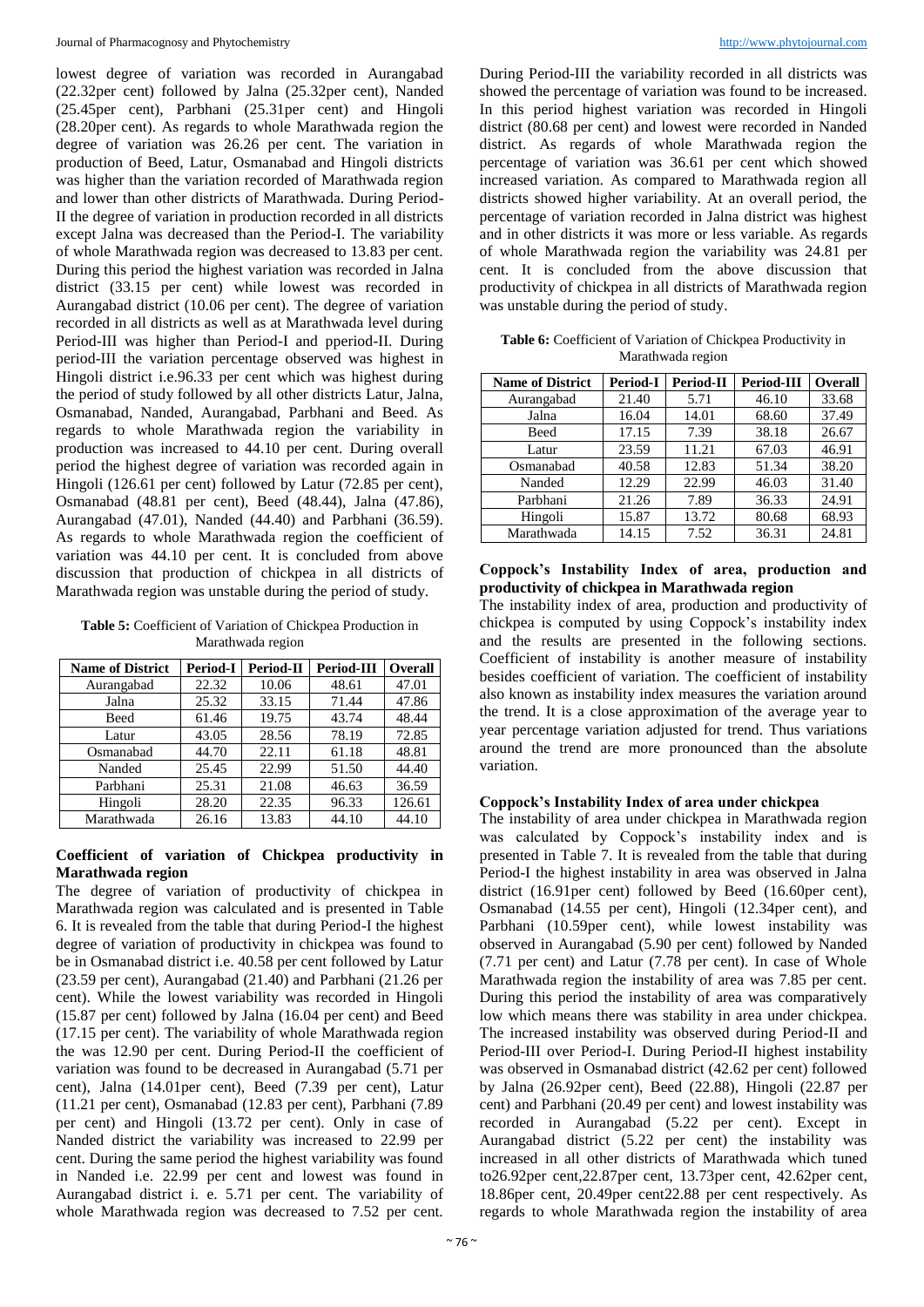was slightly decreased to 7.84 per cent from 7.85 during Period-I. During Period-III the instability in area under chickpea was increased in Aurangabad, Latur, Osmanabad, Parbhani and Hingoli district to the tune of 21.70 per cent, 20.83 per cent, 42.52 per cent, 25.37 per cent and 44.61per cent respectively. While it was decreased in Jalna (19.69), Beed (20.54) and Nanded (16.50). During this period the highest instability of area was observed in Hingoli district i.e. 44.61 per cent. As regards to whole Marathwada region the instability was increased to 19.84 per cent. During overall period of study (Overall) the highest instability observed in Osmanabad district (34.09 per cent) followed by Hingoli (27.38 per cent), Beed (23.68 per cent) and Parbhani (20.81) while lowest instability found to be in Nanded district  $(17.30)$ per cent). As regards to whole Marathwada region the instability was 14.47 per cent. It was concluded from the above discussion that there was no stability of area under chickpea in Marathwada region.

**Table 7:** Instability in Area of chickpea by Coppock's Instability Index

| <b>Name of District</b> | <b>Period-I</b> | Period-II | Period-III | Overall |
|-------------------------|-----------------|-----------|------------|---------|
| Aurangabad              | 5.90            | 5.22      | 21.70      | 19.47   |
| Jalna                   | 16.91           | 26.92     | 19.69      | 20.68   |
| <b>Beed</b>             | 16.60           | 22.87     | 20.54      | 23.68   |
| Latur                   | 7.78            | 13.73     | 20.83      | 16.77   |
| Osmanabad               | 14.55           | 42.62     | 42.52      | 34.09   |
| Nanded                  | 7.71            | 18.86     | 16.50      | 17.30   |
| Parbhani                | 10.59           | 20.49     | 25.37      | 20.81   |
| Hingoli                 | 12.34           | 22.88     | 44.61      | 27.38   |
| Marathwada              | 7.85            | 7.84      | 19.84      | 14.47   |

#### **Coppock's Instability Index of chickpea production**

Coppock's instability index was employed to calculate the instability in production of chickpea in Marathwada region and is presented in Table 8. It is revealed from the table that during Period-I the highest instability in production was observed in Osmanabad district (81.02 per cent) followed by Parbhani (61.57per cent), Jalna (45.99per cent) Aurangabad (39.96per cent), Hingoli (38.84per cent), Beed (34.84per cent) and Latur (31.05per cent) while lowest instability was observed in Nanded (29.93per cent). In regards to whole Marathwada region the instability was 27.80 per cent which mean that all the districts of Marathwada region did not show the stability in chickpea production during Period-I. During Period-II the instability of production in Jalna district was 55.12 per cent which was highest instability for the period. The instability in Hingoli, Osmanabad, Parbhani, Nanded, Latur and Beed was Aurangabad and Jalna was43.14per cent, 31.14per cent, 30.02per cent, 27.81per cent, 25.39per cent and21.91per cent respectively. Lowest instability was found to be in Aurangabad district (8.32 per cent). In case of whole Marathwada region the instability was decreased to 10.89 per cent. During Period-III it is observed that the instability in production of chickpea was found higher in all districts of Marathwada over the previous two periods. The highest instability was recorded in Jalna (307.0) followed by Hingoli, Aurangabad, Latur and Osmanabad to the tune of 245.62 per cent, 167.77 per cent, 163.15 per cent and 157.51per cent respectively. While lowest instability was recorded in Nanded district (61.25 per cent) followed by Beed (76.68 per cent) and Parbhani (79.32 per cent). The instability of whole Marathwada region was increased to 92.03 per cent. During overall period of study, the highest instability was observed in Jalna district (127.97 per cent) followed by Hingoli district (106.22 per cent) followed by Aurangabad (82.22 per cent), Osmanabad (90.04 per cent), Latur (80.47per cent) and Parbhani (61.48 per cent) while lowest instability was recorded in Nanded (44.81 per cent) followed by Beed (50.08 per cent). The instability recorded for whole Marathwada region was 50.28 per cent.

Thus, the above discussion was concluded that there was no stability in production of chickpea in Marathwada region throughout the studied period.

| <b>Table 8:</b> Instability in Production of chickpea by Coppock's |
|--------------------------------------------------------------------|
| Instability Index                                                  |

| <b>Name of District</b> | <b>Period-I</b> | <b>Period-II</b> | Period-III | <b>Overall</b> |
|-------------------------|-----------------|------------------|------------|----------------|
| Aurangabad              | 39.96           | 8.32             | 167.77     | 82.22          |
| Jalna                   | 45.99           | 55.12            | 307.02     | 127.97         |
| Beed                    | 34.84           | 21.91            | 76.68      | 50.08          |
| Latur                   | 31.05           | 25.39            | 163.15     | 80.47          |
| Osmanabad               | 81.02           | 31.14            | 157.51     | 90.04          |
| Nanded                  | 29.93           | 27.81            | 61.25      | 44.81          |
| Parbhani                | 61.57           | 30.02            | 79.32      | 61.48          |
| Hingoli                 | 38.84           | 43.14            | 245.62     | 106.22         |
| Marathwada              | 27.80           | 10.89            | 92.03      | 50.28          |

# **Coppock's Instability Index of chickpea productivity**

The coefficient of instability in productivity of chickpea in Marathwada region was calculated by Coppock's instability index and is presented in Table 9. It is observed from the table that during Period-I the highest coefficient of instability was observed in Osmanabad district followed by Parbhani, Beed and Aurangabad to the tune of 86.31 per cent, 46.53 per cent, 32.84 per cent and 32.01 per cent respectively. While least instability was observed in Nanded district (21.23 per cent) followed by Latur (23.29 per cent), Jalna (26.93 per cent) and Hingoli (26.84 per cent). In case whole Marathwada region the instability was 20.65 per cent. During Period-II the coefficient of instability of Nanded was 35.72 per cent which was highest in this period followed by Jalna (27.54per cent) and Hingoli (23.59). The instability during period-II was low in Aurangabad followed by Parbhani, Osmanabad and Beed. The instability of whole Marathwada region was decreased to 12.35 per cent. During Period-III the instability of Jalna district was 244.61 per cent which was highest instability throughout the studied period followed by Hingoli (204.91 per cent), Latur (119.14 per cent) and Aurangabad (120.41 per cent). The lowest instability was recorded in Nanded district (47.95 per cent) followed by Beed, Parbhani and Osmanabad. The instability of whole Marathwada region was increased to 61.84 per cent. The coefficient of instability in productivity of chickpea during overall period of study of Jalna was highest in the tune of 100.61 per cent. As regards to whole Marathwada region the instability was 36.33 per cent.

Thus, above discussion was concluded that there was no stability in productivity of chickpea in Marathwada region.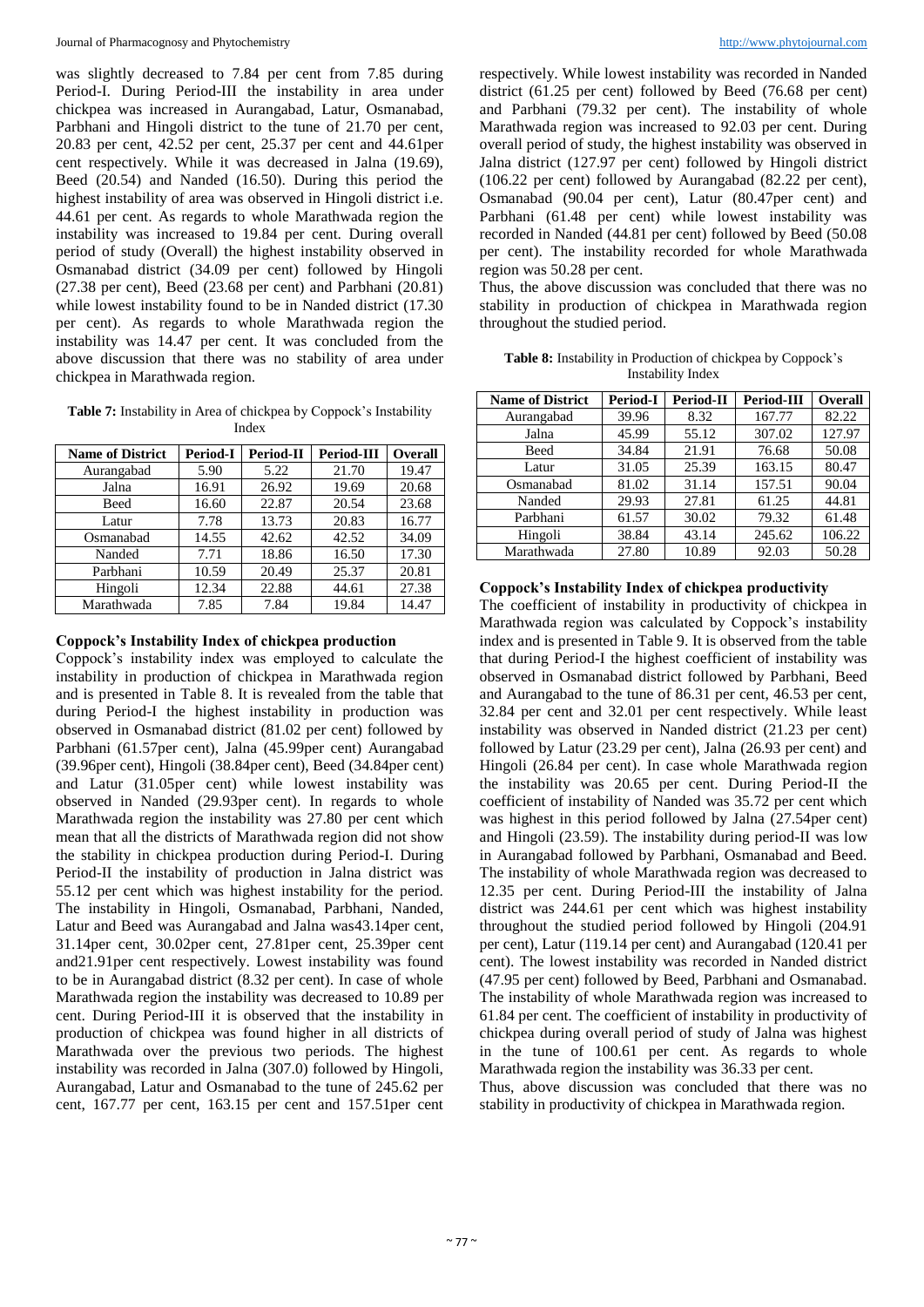| <b>Name of District</b> | <b>Period-I</b> | Period-II | Period-III | <b>Overall</b> |
|-------------------------|-----------------|-----------|------------|----------------|
| Aurangabad              | 32.01           | 9.17      | 120.41     | 59.65          |
| Jalna                   | 26.93           | 27.54     | 244.61     | 100.61         |
| Beed                    | 32.84           | 12.07     | 48.58      | 34.61          |
| Latur                   | 23.29           | 14.85     | 119.14     | 60.91          |
| Osmanabad               | 86.31           | 11.84     | 99.84      | 69.55          |
| Nanded                  | 21.23           | 35.72     | 47.95      | 37.88          |
| Parbhani                | 46.53           | 10.65     | 61.60      | 44.53          |
| Hingoli                 | 26.84           | 23.59     | 204.91     | 89.27          |
| Marathwada              | 20.65           | 12.35     | 61.84      | 36.33          |

**Table 9:** Instability in Productivity of chickpea by Coppock's Instability Index

#### **Instability in area, production and productivity of chickpea in Marathwada region by Cuddy Della Vella Index**

Cuddy and Della Vella measure variability after eliminating trends hence this measure of variability is trend free. Therefore, numeric value of variability measures of Cuddy and Della Vella index is relative smaller than coefficient of variation. However, magnitude of these two measures carries similar meanings. In order to examine the extent of variability in area, production and productivity Cuddy and Della Vella index was worked out.

#### **Instability in area under chickpea by Cuddy and Della Vella Index**

The instability of area under chickpea in Marathwada region was calculated by Cuddy and Della Vella index and presented in Table 10. It is revealed from the table that during Period-I the least variability was observed in Aurangabad district (4.58 per cent) followed by Nanded (5.39 per cent), Latur (7.12 per cent), Parbhani (7.17 per cent), Hingoli (8.28 per cent) and Osmanabad (9.13 per cent) while highest variability was observed in Jalna (14.03 per cent) followed by Beed (13.98 per cent). During Period-II the instability in all districts was increased except Aurangabad. During Period-II highest instability was observed in Osmanabad district (24.42 per cent) followed by Jalna (21.66 per cent), Hingoli (18.81), Parbhani (18.14), Nanded (15.40 per cent) and Beed (13.54 per cent). While least variability was observed in Aurangabad (4.21 per cent) followed by Latur (10.02 per cent). In regards to whole Marathwada instability in period-II increased to 6.51. During period-III the instability was highest in Osmanabad (30.07 per cent) and lowest in Jalna district (11.23 per cent). In case of whole Marathwada instability increased to 14.63 per cent. During overall period of study, the least variability was observed in Latur district (10.87 per cent). While highest instability was observed in Hingoli district (25.76 per cent). As regards to whole Marathwada region the instability was 10.21 per cent.

The above results can be concluded as in Marathwada region was instable in area under chickpea.

**Table 10:** Instability in Area under chickpea by Cuddy Della Valle Index

| <b>Name of District</b> | <b>Period-I</b> | <b>Period-II</b> | Period-III | <b>Overall</b> |
|-------------------------|-----------------|------------------|------------|----------------|
| Aurangabad              | 4.58            | 4.21             | 12.22      | 18.55          |
| Jalna                   | 14.03           | 21.66            | 11.23      | 15.42          |
| Beed                    | 13.98           | 13.54            | 12.03      | 19.07          |
| Latur                   | 7.12            | 10.02            | 13.69      | 10.87          |
| Osmanabad               | 9.13            | 24.42            | 30.07      | 23.46          |
| Nanded                  | 5.39            | 15.40            | 12.77      | 15.60          |
| Parbhani                | 7.17            | 18.14            | 20.40      | 16.55          |
| Hingoli                 | 8.28            | 18.81            | 30.02      | 25.76          |
| Marathwada              | 6.23            | 6.51             | 14.63      | 10.21          |

# **Instability in production of chickpea by Cuddy and Della Vella Index**

The coefficient of instability in production of chickpea in Marathwada region was calculated by Cuddy and Della Vella index and is presented in Table 11. It is revealed from the table that during Period-I highest instability was observed in Osmanabad (49.33 per cent) followed by Beed (48.57 per cent). While least variability was found in Nanded district (18.36per cent). In case of whole Marathwada the instability in production was 24.00 per cent. During Period-II highest instability was observed in Jalna (33.37 per cent) followed by Hingoli (24.95 per cent) whereas least variability was found in Aurangabad district (7.52 per cent) followed by Beed district (11.93per cent). During Period-III the highest instability was observed in Hingoli district (108.92 per cent) followed by Jalna (82.41 per cent). Least variability was found to be in Nanded district (37.70 per cent). At an overall period of study, the least instability was observed in Parbhani district (37.83 per cent) while highest instability was observed in Hingoli (91.04 per cent). The instability in production of whole Marathwada region was 37.37 per cent. Thus, it is concluded from the above discussion that all districts of Marathwada region was failed to achieve the stability in production of chickpea.

**Name of District Period-I Period-II Period-III Overall** Aurangabad 23.43 7.52 55.63 48.57 Jalna 29.20 33.37 82.41 49.67 Beed | 48.57 | 11.93 | 49.98 | 39.29 Latur | 29.93 | 19.25 | 68.83 | 65.77 Osmanabad 49.33 18.46 68.96 49.15 Nanded 18.36 21.79 37.70 42.26 Parbhani | 29.16 | 23.75 | 38.84 | 37.83 Hingoli 25.58 24.95 108.92 91.04

#### **Table 11:** Instability in Production of chickpea by Cuddy Della Valle Index

### **Instability in productivity of chickpea by Cuddy and Della Vella Index**

Marathwada 24.00 9.94 37.37 37.37

The instability of productivity of chickpea in Marathwada region was calculated by Cuddy and Della Vella index and is presented in Table12. It is revealed from the table that during Period-I the least instability was observed in Nanded district i.e. 13.01 per cent while highest instability was observed in Osmanabad district (44.95 per cent). As regards to whole Marathwada region the instability was 15.74 per cent. During Period-II the instability was decreased except Nanded district while in Period-III it was increased. The instability in productivity of whole Marathwada was 33.51 per cent in Period-III. During Period-III the least instability was observed in Beed (28.64 per cent) followed by while highest instability was observed in Hingoli district (92.81 per cent) which was